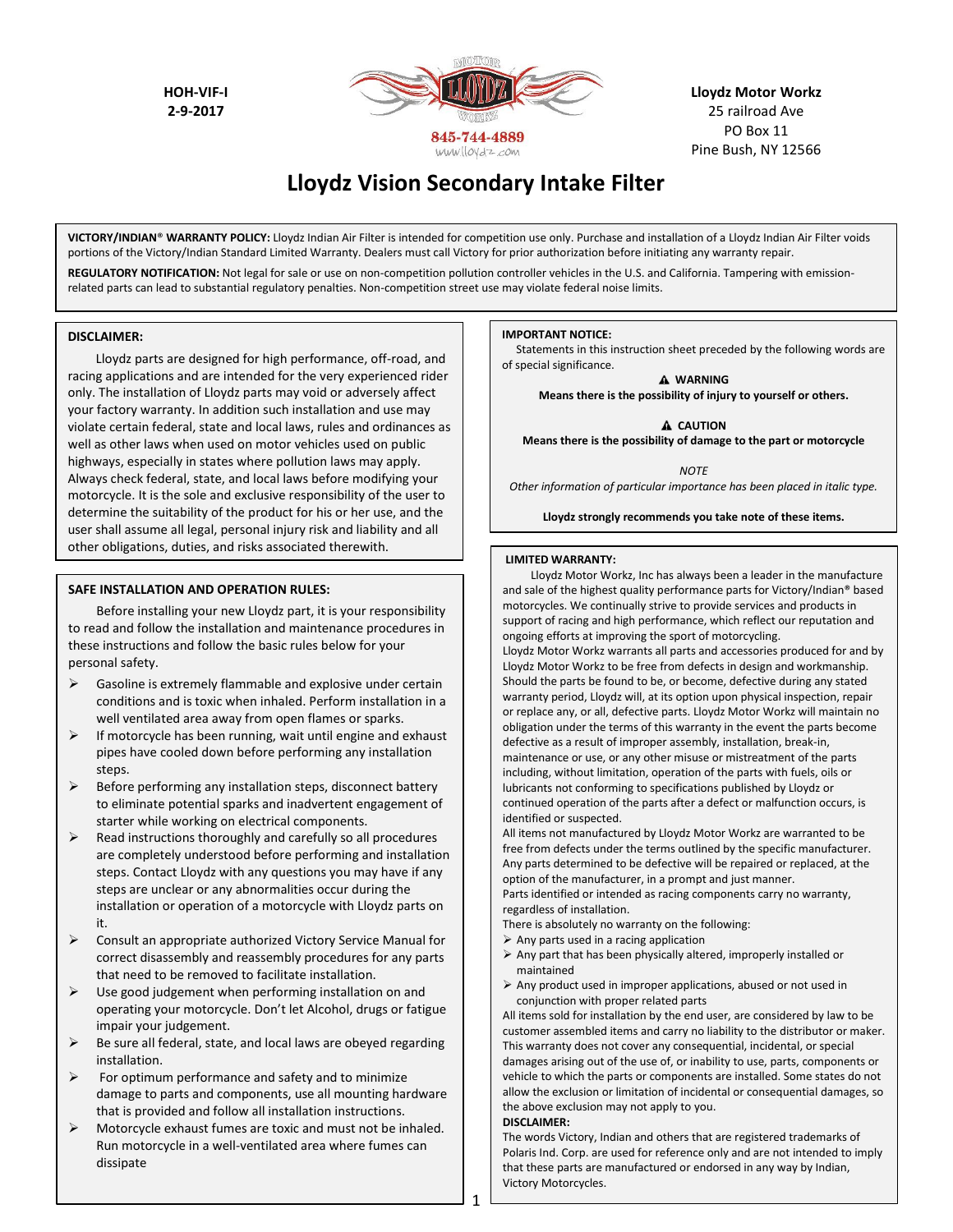- $\triangleright$  1x Lloydz Vision Secondary Intake Filter
- > 1x Metal Spacer Plate
- $\geq$  6x M6-1.0x16 Hardware bolts

#### **Estimated Install Time:**

 $\triangleright$  Approximately 30 Minutes

#### **Tools Needed:**

4mm Allen wrench, 6mm Allen wrench, 10mm socket

### **IMPORTANT:**

 **Fuel Management is required with the Installation of this Intake Assembly**

#### **Hardware Bolts**



## **STEP 1:**

 $\triangleright$  Remove the V-shaped panel in front of the seat, followed by the center panel.

## **STEP 2:**

 $\triangleright$  Disconnect the harness attached to the bottom of the center panel and lay it over on a soft cloth. Complete removal is not necessary.

# **Lloydz Vision secondary Intake Filter Kit Contents:**



#### **Metal Spacer Plate**